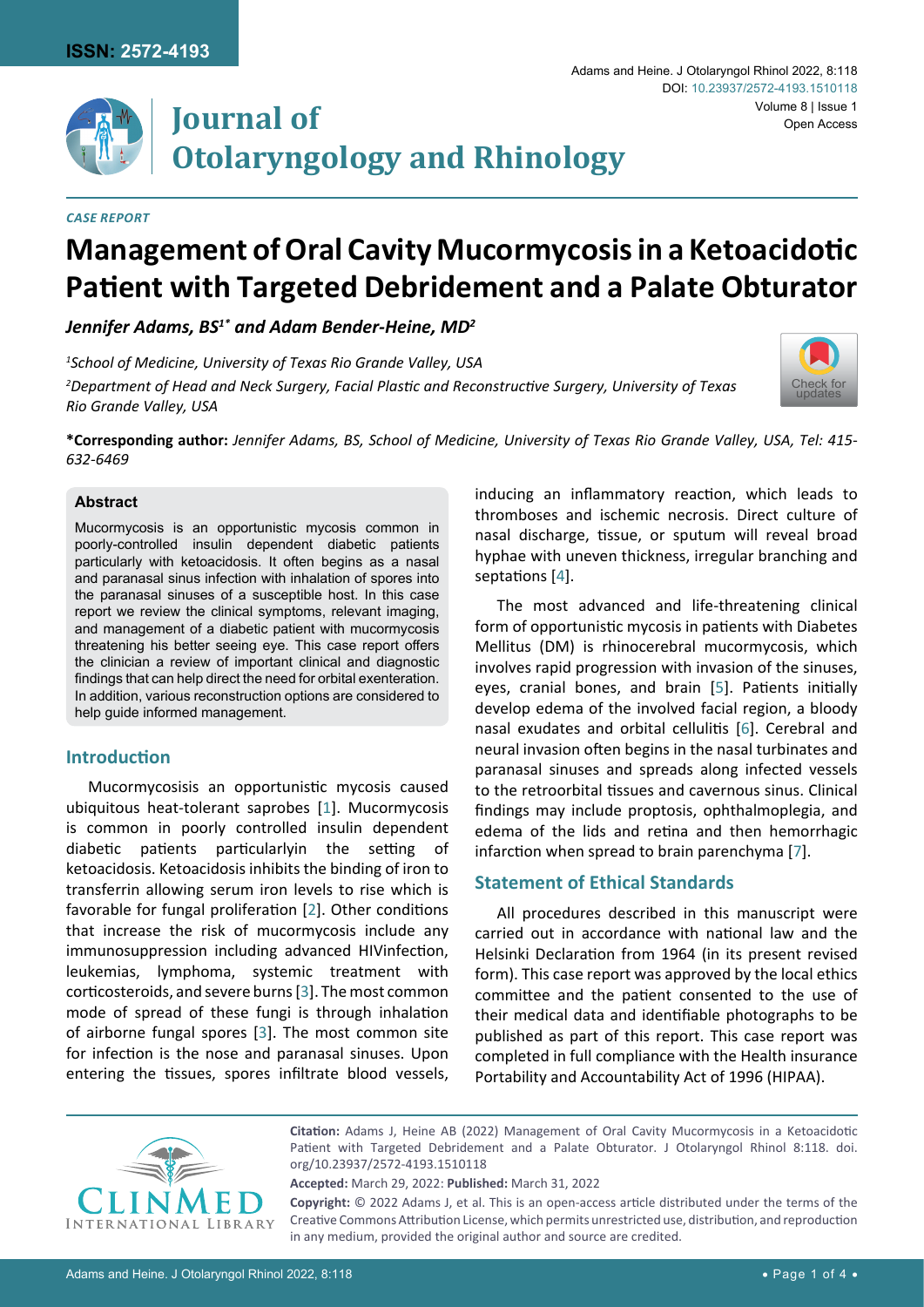#### **Case Presentation**

<span id="page-1-1"></span>Ĩ

A 63-year-old gentleman presented to the Emergency Department in ketoacidosis with an ulcerating, necrotic defect of the left hard palate with left facial ecchymosis and left scleral chemosis with extraocular muscles and vision intact ([Figure 1A](#page-1-1) and [Figure 2A](#page-1-0)). Computed Tomography (CT) imaging of the maxillofacial bones revealed extensive paranasal sinus mucosal thickenings most advanced in the distribution of the left anterior osteomeatal unit, erosion of left maxillary sinus wall and air-fluid level in the left sphenoid and frontal sinus. Axial images of the maxillofacial bones and coronal reconstructions demonstrate attenuation of the deep soft tissues of the left face with osteolysis involving portions of the maxilla near the midline and towards the left, medial, inferior and lateral bony walls of the left orbit, the left maxillary sinus, portions of the left ethmoid and left sphenoid sinuses, and the left greater and lesser sphenoid wings. Prominence of the left inferior rectus muscle secondary to inflammation with mild left proptosis was evident.

After biopsy confirmed mucormycosis, the patient underwent a left infrastructure maxillectomy with orbital sparing and two subsequent debridements. Extensive resection of the left zygomatic arch, left hard and soft palate and the surrounding soft tissues was performed

[\(Figure 2](#page-1-0)). During the procedure, severe involvement and necrosis of the left side lateral nasal wall, floor, and septum were visualized. Surgical resection resulted in a large hard palate defect with an oral-nasal-maxillary continuity. Postoperative CT imaging demonstrates opacification of the left ethmoid air cells, left sphenoid and left frontal sinuses indicative of residual paranasal sinus focal infection. Post-operative MRI revealed residual enhancement of the inferior rectus muscle as well as subtle asymmetric enhancement along the optic nerve sheath on the left compared to the right, but no definite evidence of dural enhancement to suggest intracranial extension. CT maxillofacial revealed some concern for inferior orbital wall thinning without orbital fat herniation.

The patient had a gastrostomy tube placed and was discharged with subsequent outpatient treatment including three months of Amphotericin Band improved diabetic management. Post-surgically hewas fitted with a palate obturator which was well tolerated and allowed normal speech and nutrition by mouth.

#### **Discussion**

The most common clinical presentation of mucormycosis is nasal and paranasal sinus infection which begins with inhalation of spores into the paranasal sinuses of a susceptible host [\[8\]](#page-3-5). An early



**Figure 1:** A) Preoperative picture of patient with left cheek skin ecchymosis and left scleral chemosis; B) Postoperative week 2.

<span id="page-1-0"></span>

**Figure 2:** A) Preoperative palatal necrotic lesions; B) Postoperative palatal defect.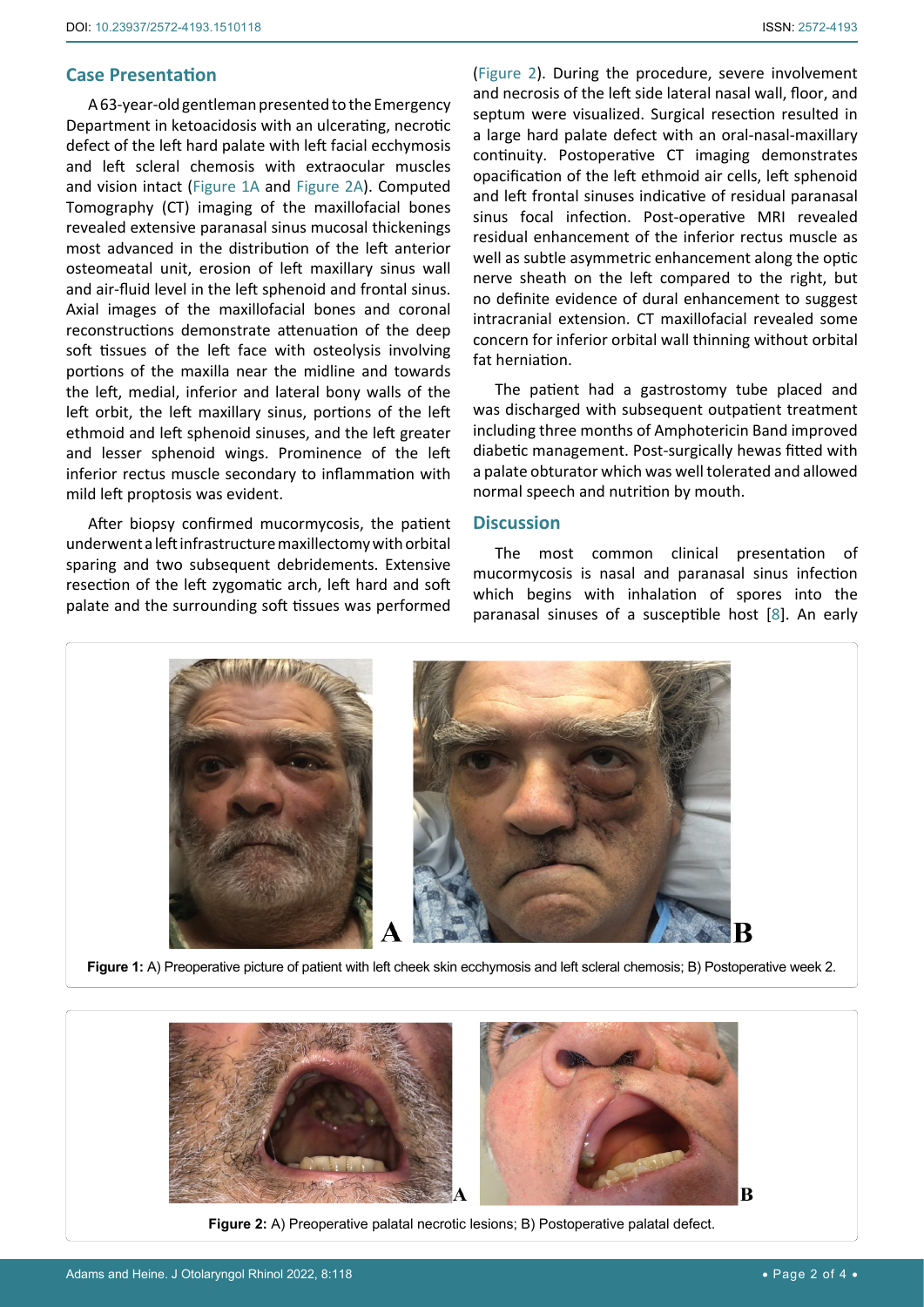biopsy is paramount as nasal and paranasal symptoms can be confused with bacterial rhinosinusitis before progressing to blood-stained rhinorrhea, intranasal mucosal necrosis and hard palate necrosis [[4](#page-3-0)].

The spread of the fungus via the nose into the orbit can occur via the ethmoid air cells and adjacent lamina papyracea or through defects in the orbital floor which allows access to the inferior orbital fissure, superior orbital fissure, and the orbital apex [[4\]](#page-3-0).

Symptoms vary and can include worsening vision and diplopia. More advanced features include chemosis, proptosis, ophthalmoplegia, optic atrophy, and blindness. Further intracranial spread can begin with a headache before advancing to altered mental status and death [[9](#page-3-8)]. Once the disease reaches the brain or cavernous sinus the prognosis is almost invariably fatal.

The anatomical extent of (rhino-oculo-cerebral mucormycosis) ROCM has been classified into stage I (limited to the nasal mucosa), stage II (paranasal sinus extension), stage III (orbital extension), and stage IV (extension to central nervous system) [[10](#page-3-9)]. Contrast enhanced MRI is the preferred imaging to help guide debridement of devascularized tissue. Patients with Stage III disease may undergo orbital exenteration to avert cerebral extension [[11](#page-3-10)]. Globe involvement is suggested by thickening and enhancement of any of the three coating layers of the globe on MRI [\[9\]](#page-3-8). Optic nerve involvement can be secondary to arterial or venous occlusion, nerve infarction, or direct infiltration of the optic nerve. Infarction presents on MRI as high-signal intensity of the nerve on diffusion-weighted imaging [[12](#page-3-11)]. Direct invasion of the optic nerve can be visualized as increased caliber with signal intensity changes within the nerve. Isolated involvement of the optic nerve suggests spread of infection through branches of the ophthalmic artery [[12\]](#page-3-11).

Hanover, et al. recommend in their management algorithm of ROCM, orbital exenteration is recommended for ROCM patients with severe vision changes including ophthalmoplegia and/or blindness [[10](#page-3-9)]. However, even if the orbit can be spared, patients with advanced disease are often still left with a major mid-face deformity following maxillectomy which impairs normal speech and swallow [[13](#page-3-12)]. Reconstructive options include prosthetic obturators, regional flaps, and free tissue transfer. A prosthetic palatal obturator is a simple and inexpensive post-surgical restorative option. The advantages of the palatal obturator include: Acceptable cosmesis, cost-efficiency, relative ease of manufacture, facilitation of disease surveillance, deferred surgery in elderly patients or those with poor health. The disadvantages include: Prosthesis shift and need for iterative adjustments, need for daily cleaning, less mastication resistance relative to osseo-integrated implants as may be possible with a free flap [\[14](#page-3-7)]. Free tissue transfer may be a better option when available

particularly in very extensive defects when sufficient bony landmarks are not present to anchor a prosthesis.

Free flaps can resolve many of the issues associated with prosthetic obturators including nasal leakage, need for removal and cleaning, and iterative prosthetic refinement. The options for microvascular bone free tissue transfer include scapula and fibula [\[15\]](#page-3-6). Autologous tissue transfers help restore and support facial contours while also allowing for near normal restoration of speech and swallow. The disadvantages of free tissue transfer include need for prolonged surgery and highly technical surgical expertise [[14\]](#page-3-7).

In this case the patient had sufficient remnant native dentition and access to a low-cost prosthetic expert that was available to fit the patient for an obturator. The patient was able to regain normal speech and swallow with the obturator. There was, however, some visible facial deformity from the loss of volume which was not restored.

#### **Conclusion**

Treatment involving a combination of surgical debridement and antifungal therapy should be undertaken as soon as the diagnosis of rhino-orbitalcerebral mucormycosis is suspected to limit progression of disease and resulting facial disfiguration as well as possible death. Sparing the orbit particularly in the case of disease near the better or only-seeing eye is critical to post-recovery quality of life. In the setting of mild to moderate orbital findings, sparing the orbit should be heavily favored and an understanding of acceptable clinical and MRI findings should be well understood by the surgeon and clinical team caring for the patient. In this case report we have highlighted these important MRI findings in the case of a patient that had mild to moderate orbital findings but ultimately was successfully treated without compromising his vision. Moreover, a review of reconstructive options is helpful both to counsel the patient and to maintain a broad outlook to offer the patient a tailored surgical and medical management scheme.

## **Financial Support**

None.

#### **Proprietary Interest**

J. Adams and A. Bender-Heine declare that they have no competing interests.

#### **References**

- <span id="page-2-0"></span>1. [Fahrenkopf MP, Nelson JJ, Eichhorn M, Conway J, Hassan](https://www.ncbi.nlm.nih.gov/labs/pmc/articles/PMC5101841/)  [A \(2016\) Rhino-Orbital-Cerebral Mucormycosis and Orbital](https://www.ncbi.nlm.nih.gov/labs/pmc/articles/PMC5101841/)  [Exenteration. Eplasty 16: ic42.](https://www.ncbi.nlm.nih.gov/labs/pmc/articles/PMC5101841/)
- <span id="page-2-1"></span>2. [Tryfon S, Stanopoulos I, Kakavelas E, Nikolaidou A,](https://pubmed.ncbi.nlm.nih.gov/11887153/)  [Kioumis I \(2002\) Rhinocerebral mucormycosis in a patient](https://pubmed.ncbi.nlm.nih.gov/11887153/)  [with latent diabetes mellitus: A case report. J Oral Maxillofac](https://pubmed.ncbi.nlm.nih.gov/11887153/)  [Surg 60: 328-330.](https://pubmed.ncbi.nlm.nih.gov/11887153/)